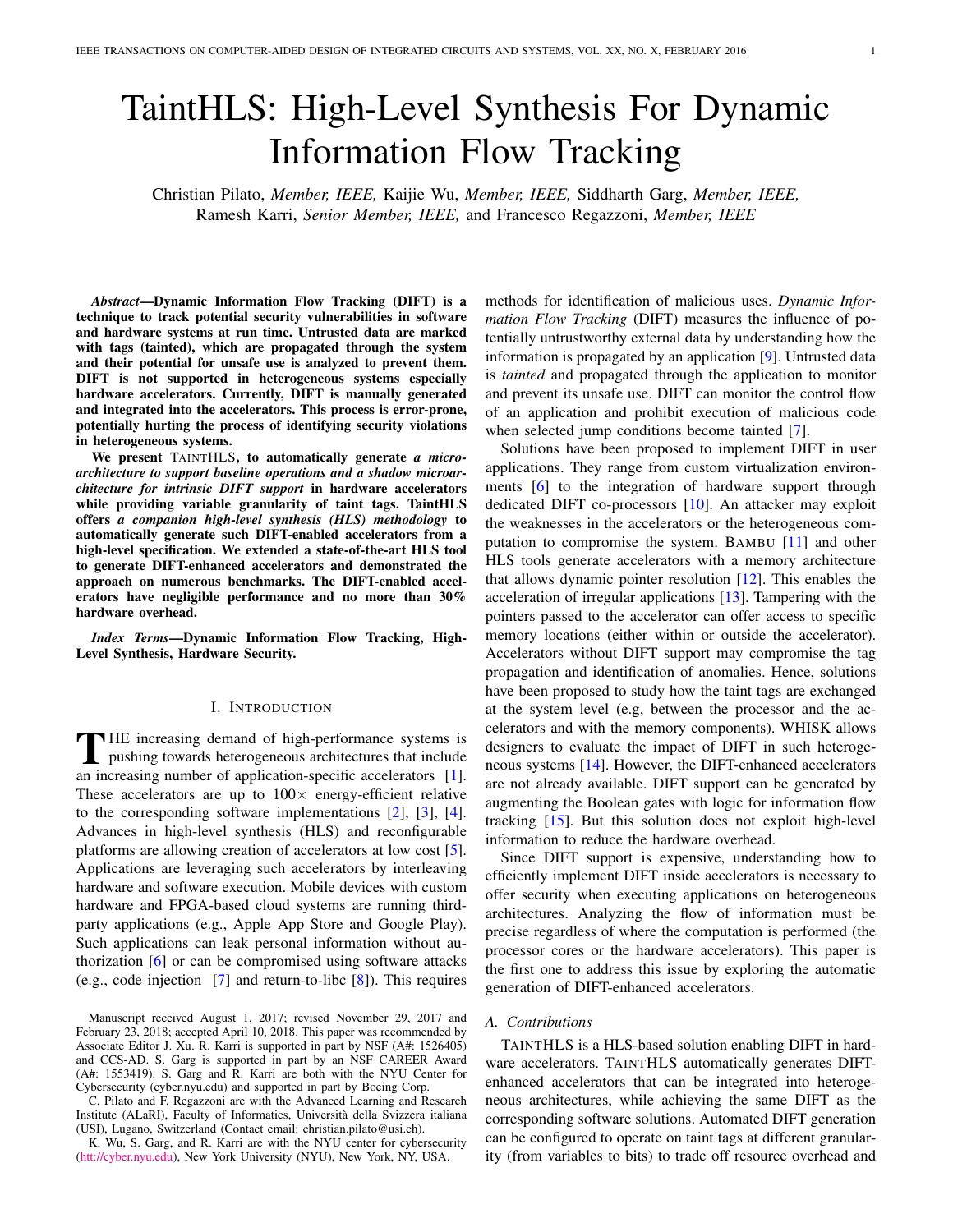<span id="page-1-2"></span>

<span id="page-1-1"></span>Fig. 1. Organization of a classical heterogeneous architecture with hardware accelerators (a) and microarchitecture of the each hardware module (b).

accuracy of taint analysis. After introducing the basic concepts and the motivation for this work (Section [II\)](#page-1-0), we present three contributions:

- an accelerator architecture that includes efficient hard-ware support for taint propagation (Section [III\)](#page-3-0);
- an HLS-based methodology to automatically generate accelerators with DIFT support starting from high-level descriptions in C (Section [IV\)](#page-5-0);
- a comprehensive analysis of the DIFT-enhanced accelerators in terms of performance and resource overheads (Section [V\)](#page-7-0).

We implemented TAINTHLS in BAMBU [\[11\]](#page-9-10), a state-of-theart open-source HLS tool.

## II. BACKGROUND

<span id="page-1-0"></span>This section summarizes the background of the research fields addressed by this paper. First, we describe the *model of the target architecture*, focusing on *hardware accelerators* and the challenges encountered designing them. Then, we present the *attack model* that is considered and, finally, introduce *Dynamic Information Flow Tracking*, explaining how it secures a computation.

# *A. Target Architecture Model*

Fig. [1](#page-1-1)[\(a\)](#page-1-2) shows an example heterogeneous architecture with an accelerator and a processor core (CPU). Hardware accelerators offload computation-intensive kernels of the application, while the rest is executed by the CPU. The CPU prepares the data for the accelerator and configures it by writing the proper parameters into *configuration registers*. This configuration is performed with memory-mapped operations, like the ones performed by an OS device driver, on the interconnection system (e.g., a bus or a network-on-chip). The DRAM is accessed through a memory controller by both components. The memory space is thus used to share data between the processor and the accelerator. A hardware accelerator is tailored to execute a specific functionality. It improves performance (up to 10-100 $\times$ ) and lowers energy consumption (up to 100-1,000 $\times$ ) relative to the corresponding software implementation [\[16\]](#page-9-15). However, this comes at the cost of flexibility: the designer must determine the accelerator microarchitecture at design

<span id="page-1-3"></span>time to maximize performance. Similarly, executing an extra function (e.g., DIFT) requires extra logic.

Complex accelerators are organized as submodules to manage the design complexity. Each module is based on the classical Finite State Machine with Data (FSMD) model [\[17\]](#page-9-16) and includes three components as shown in Fig.  $1(b)$  $1(b)$ :

- a **controller**, which determines the operations to execute in each clock cycle. The control flow is represented by a Finite State Machine (FSM) that sends control signals to the datapath.
- a datapath, which is composed of functional units to execute the computation and the registers to hold temporary values during the computation. Multiplexers are used to drive the values based on the control flow;
- memory elements, such as *scratchpad memories* (SPMs) to locally store data and the *memory interface* to access external data (e.g., in DRAM).

Functional units in the datapath exchange information through registers, local SPMs, and the DRAM. Input data values are provided in the configuration registers or stored in the DRAM and accessed through the memory controller. Local SPMs are heterogeneous and distributed memories, tailored on the data structures to be stored. These memories enable multiple memory operations in parallel on different data with fixed latency, increasing hardware parallelism [\[5\]](#page-9-4), [\[12\]](#page-9-11), [\[18\]](#page-9-17), [\[19\]](#page-9-18). These memory blocks impose constraints on the synthesis process. For example, they have a limited number of input and output ports; the operation schedule and the microarchitecture to access the data must be accordingly created [\[12\]](#page-9-11), [\[18\]](#page-9-17). Memory architectures have been proposed to support a wide range of memory operations, enabling computation even on memory addresses (e.g., pointer arithmetic) [\[12\]](#page-9-11). Such memory architectures create a daisy chain of all memory components, including local memories and controllers for the external memory. An accelerator can automatically identify the memory location accessed by a memory request based on the value of the address given at runtime (*dynamic pointer resolution*). This allows the implementation of software code without any semantic changes, enabling the possibility of dynamically migrating the execution of a task between software and hardware.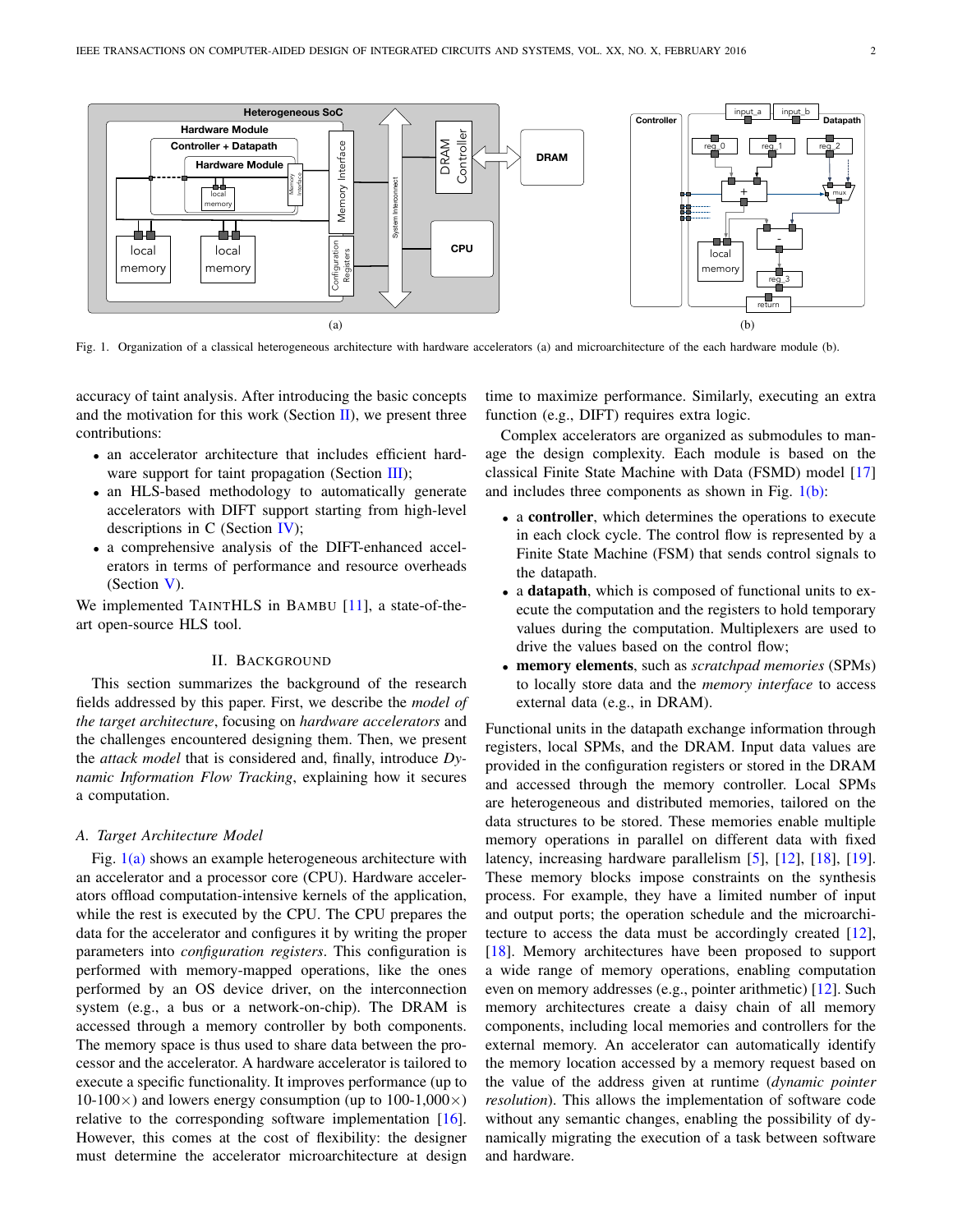<span id="page-2-1"></span>

<span id="page-2-0"></span>Fig. 2. Motivating example for implementing DIFT inside accelerators. Green links represent trusted data, red links represent malicious data, pink links represent tainted data. (a) Original code with unprotected execution can potentially lead to a security violation; (b) Permissive execution. Accelerators that are always considered trustable may invalidate taint tags and lead to security violations; (c) Untrusted execution. Services can be blocked when accelerators are always considered untrusted and taint all data; (d) Execution with DIFT. Correct DIFT allows the system to behave correctly.

## *B. Attack Model*

We consider a heterogeneous system (see Fig.  $1(a)$  $1(a)$ ), composed of a processor core (CPU) and one or more hardware accelerators. The CPU executes software applications. Part of the computation is offloaded to the accelerators. Assuming that the design tool chain (i.e., the hardware and software compilers) is trusted, the applications are vulnerable to softwarebased attacks. Even though accelerators implement a fixed functionality, an attacker can tamper with the system. Accelerators receive the input parameters through their configuration registers, perform the computation, and return the results in the same way as software routines. The flow of information as it transits through the accelerators is exposed to the same security problems as software applications. Knowing a vulnerability in a privileged program, attackers generate malicious inputs that allow them to exploit the vulnerability.

We consider systems with different protection mechanisms. First, we consider legacy systems (i.e., without support for non-executable memory). In this case, buffer overflow and format string bugs can be exploited for code injection by executing malicious code in the address space. We also consider systems that support non-executable memory, where the attacker can leverage existing code to compromise the system (e.g., return-to-libc attacks). In these cases, attacks exploit the flow of information (buffer overflow, format string bugs, etc.) to take control of a vulnerable program, jump to a target address, and execute a malicious routine [\[8\]](#page-9-7), [\[7\]](#page-9-6). When implementing security protections for these systems, one needs to guarantee that offloading the computation to an accelerator does not compromise the security. In accelerators, the malicious inputs that corrupt the program execution can be: 1) provided by the user and simply go through the accelerators; 2) generated by the accelerator based on specific set of inputs given to the component; or 3) generated by unauthorized interactions between the system and the accelerator (e.g., unexpected interrupt requests). First, one has to guarantee that security protections for software applications can be executed on heterogeneous systems without losing security information. Second, one must prevent accelerators from tampering with the data in the shared memory (i.e., DRAM). Such data could be changed by compromised accelerator in such a way that the software routine receiving it would become a suitable spot for

<span id="page-2-4"></span><span id="page-2-3"></span><span id="page-2-2"></span>hijacking. Finally, one must verify the interactions between the accelerators and the system.

## *C. Dynamic Information Flow Tracking*

Fig  $2(a)$  $2(a)$  is a simple example in C code, composed of a function preprocess, which returns three values through a struct construct. The value of variable ret.x depends on a user-input data, while the values of variables ret.y and ret.z are not. An attacker may tamper with the input data to force a malicious behavior in the function compute.

Dynamic Information Flow Tracking (DIFT) allows one to determine whether there is a dependency between an untrusted value and a variable that is used in a specific location of the code (e.g., in the control condition of a jump instruction). If so, the variable is *tainted*, i.e., it cannot be trusted. Specific operations on tainted variables can be forbidden to avoid exploits such as buffer overflow or unauthorized access to memory locations. DIFT includes three steps:

- Tag Initialization: a tag is associated with each variable to be tracked. In our example, tags are associated with each field of the structure.
- Tag Propagation: based on the operations on the data, the taint tags are propagated from input to output. Precise tag propagation can be obtained by instrumenting the code in software [\[20\]](#page-9-19), by modifying the processor microarchitecture [\[15\]](#page-9-14), or by offloading the tag propagation to an external module [\[10\]](#page-9-9).
- Tag Check: taint tags are regularly analyzed based on the given security policy to determine unsafe uses.

However, if the component executing the given code has no support for DIFT, the function is a black box from a DIFT viewpoint and the user must rely on simplistic assumptions to mark the data. One possibility is to consider all data propagated by the function (e.g., output values or memory data) as untainted regardless of its input values and the performed computation. This is represented in Fig  $2(b)$  $2(b)$ , where the return values of the function preprocess are considered trusted. We lose information on the taint tags and the analysis may lead to a *false negative*, i.e., a computation that is considered secured when it is not, leading to an attack exploitation. The designer can take a conservative approach, marking all data propagated by the function as untrusted, as in Fig  $2(c)$  $2(c)$ . All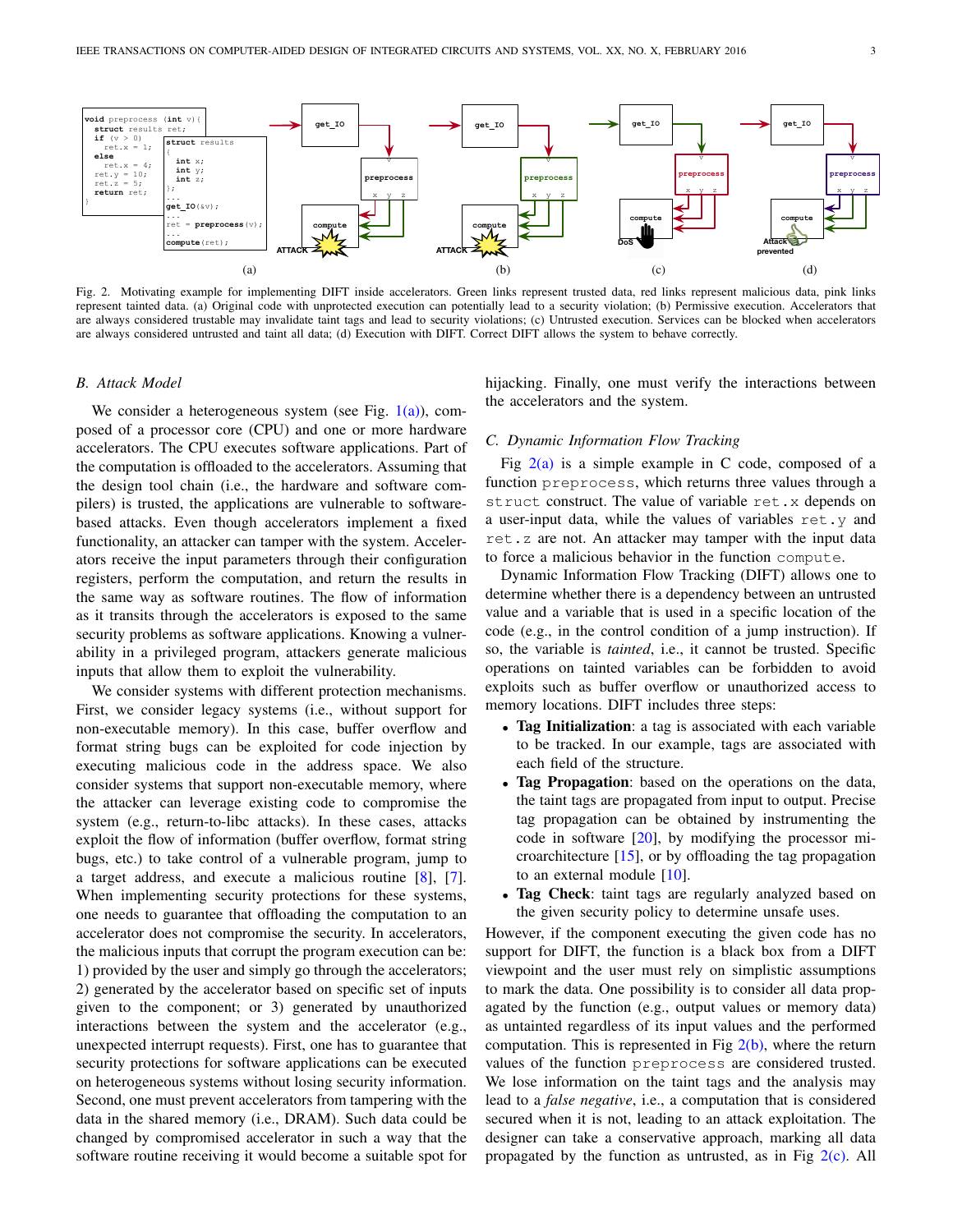<span id="page-3-3"></span>

<span id="page-3-2"></span>Fig. 3. (a) Microarchitecture of an accelerator with DIFT support. (b) Connections of shadow logic inside the datapath: grey elements support taint propagation, while PM modules represent the taint propagation modules associated with the respective datapath functional units.

variables within the struct are marked as untrusted for the function propagate. Over-tainting could cause *false positives*, avoiding correct execution of an application. Resources that are otherwise available may be blocked due to excessive tainting.

In both cases, simple assumptions do not capture the flow of information inside the function, limiting the legitimate use of the accelerator or opening the system to potential attacks. It is important to perform precise DIFT, marking only the variables that are untrusted and correctly propagating the taint tags through the accelerator and without tainting other variables. The use of taint propagation is shown in  $2(d)$  $2(d)$ , where DIFT is implemented in function preprocess and so only the data related to ret.x is tainted for the function compute, enabling the designer to identify the attack.

Precise DIFT is critical in accelerators. Without taint propagation *inside* the accelerators, it is impossible to obtain correct results in most cases. However, intrinsic support for DIFT requires modifications to the accelerator microarchitecture and, in some cases, a wholesale re-design. HLS tools can help designers to automatically create accelerators with DIFT support so as to correctly propagate the taint tags within the accelerator and achieve the same taint propagation results as obtained in software.

## III. ACCELERATORS WITH DIFT SUPPORT

<span id="page-3-0"></span>This section describes how we extend the baseline accelerator microarchitecture to obtain a DIFT-enhanced accelerator that can support DIFT with different taint granularity. One can assign a taint tag to each variable, to each byte, or to each bit of data. The corresponding microarchitecture is accordingly generated. We describe the solutions to limit the DIFT overheads. The different parts of an accelerator (Section  $\mathbf{II}$ ) are modified as follows:

- the controller requires only a few modifications, corresponding to the implementation of taint checks according to the security policy (see Section  $III-A$ );
- the datapath includes additional logic to generate the taint tags associated with temporary values, and to compute and propagate their values according to and concur-rent with the accelerator execution (see Section [III-B\)](#page-4-0);

<span id="page-3-4"></span>• the memory elements are extended to store taint tags and to support an efficient exchange of the taint tags associ-ated with the data stored in DRAM (see Section [III-C\)](#page-5-1).

TAINTHLS generates a DIFT-enhanced accelerator once the baseline accelerator microarchitecture is available.

# <span id="page-3-1"></span>*A. Controller*

The controller specifies the operations to be executed in each clock cycle and generates the control signals to drive the multiplexers, to enable writing into registers and to execute memory operations using the memory interface. When implementing DIFT, the controller is also responsible for detecting and managing *security exceptions*, sending proper signals to the rest of the system [\[7\]](#page-9-6). This is implemented with an additional output pin, connected to a dedicated interrupt line. When a security violation occurs, the accelerator is halted, a security interrupt is raised, and the corresponding security exception routine is executed by the processor. The designer can configure *security policies* to specify what is allowed (or disallowed) when executing on tainted data. While the detection of security violations is distributed across the different FSM transitions, such exceptions are managed by a central *security manager*. We consider two cases: FSM transitions based on potentially-tainted values coming from the datapath and memory operations that use potentially-tainted addresses affecting the DRAM data.

First, based on the outcome of the datapath operations, (e.g., the result of arithmetic comparisons or the flags set by arithmetic operations), the FSM can perform unsafe transitions. Inputs to the datapath may be malicious external data and so are the results of the operations. The tainted data may change the result of a condition and a branch taken. The data and the associated taint tag are sent to the controller, while the detection of violations is implemented according to the security policy. For instance, according to a security policy, a security violation is raised for all tainted transitions or only for critical ones determined by the designer.

Second, the accelerator may access external memory using a tainted address. The attacker may have tampered with the address to read from or write to an unauthorized memory location. Even though systems are protected against memory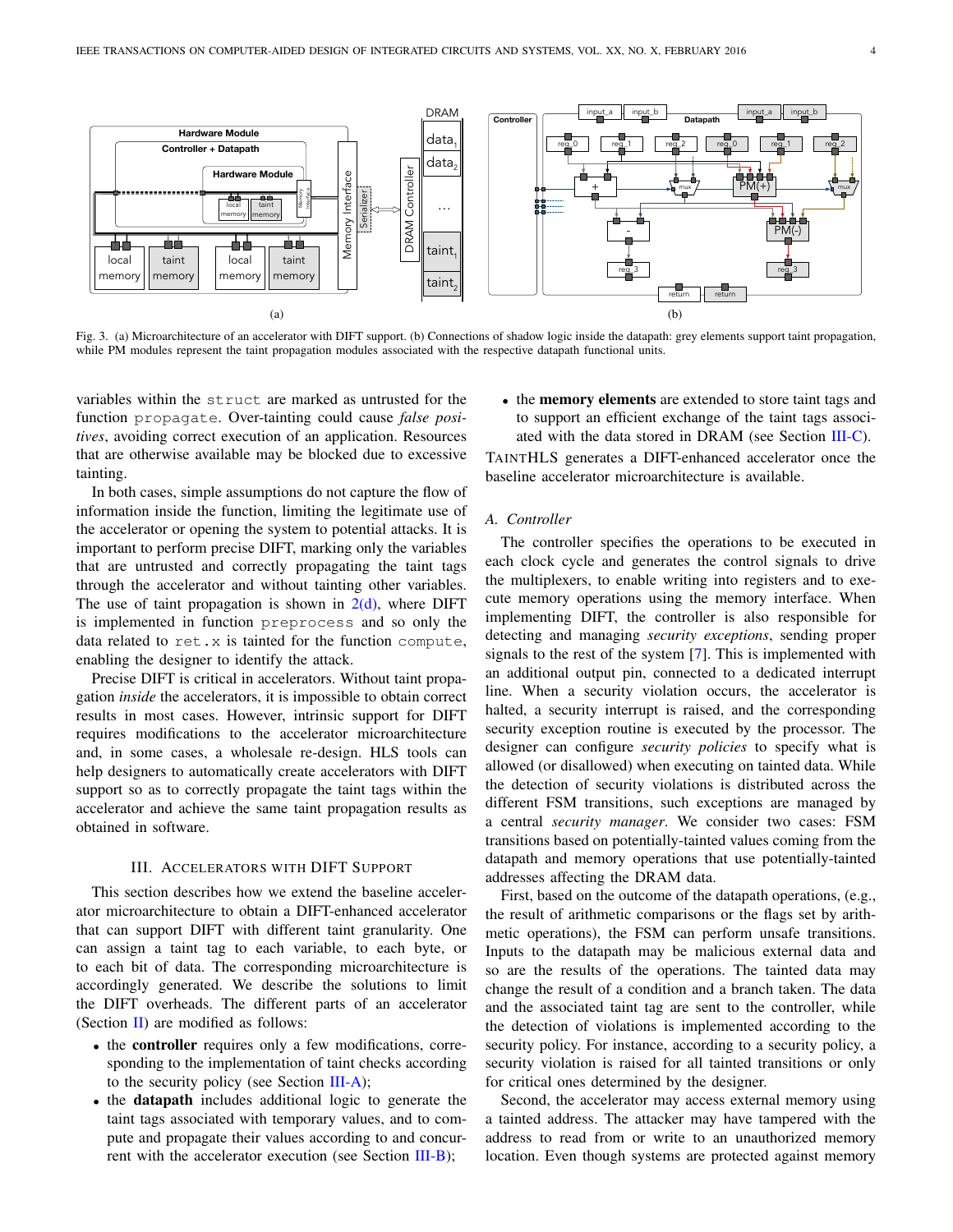

<span id="page-4-2"></span><span id="page-4-1"></span>Fig. 4. Microarchitectural solutions to ensure *data flow consistency*. (a) Enabling concurrent operations on both data and tag registers. (b) Direct connections between datapath operators (i.e., *chaining*). (c) Connections of shadow logic with a multiplexer tree.

accesses outside of the memory space allocated to the accelerator, it is not guaranteed that the accelerator is always used in a safe way. The accelerator may access sensitive data within the memory space of the accelerator and leak private information. The accelerator should be configured to raise exceptions when addresses are tainted on a case-bycase basis. The accelerator can be configured either to prevent operations when any part of the address used for the operation is tainted (enforcing *strict memory protection*) or only when specific bits are altered. For example, the controller can be configured to notify a security violation only when the most significant bits are tainted, specifying that the accelerator is stopped only when the memory location is significantly changed (*permissive memory protection*). This configuration is based on the application developer input on the pointers and its knowledge of the application code. One can mark specific pointers as critical or some memory operations as benign even when one of the elements is tainted.

## <span id="page-4-0"></span>*B. Datapath*

As shown in Fig. [3](#page-3-2)[\(a\),](#page-3-3) the *microarchitecture* is supplemented with a *shadow microarchitecture* [\[15\]](#page-9-14). The shadow microarchitecture implements DIFT and includes:

- taint registers to store the taint tags associated with the data values propagated by the functional units in the baseline microarchitecture;
- propagation modules to combine the taint tags and the data to compute the taint tags associated with the output of any operations.

We discuss these extensions of the shadow microarchitecture and their interconnection.

*Taint Registers.* We associate one taint tag for each variable that goes through the accelerator, including temporary values generated during the computation. These variables are stored in datapath registers and the corresponding tags represent the level of security/trust associated with the data. Data variables and taint tags have identical lifetimes during the accelerator execution. Hence, register allocation on the taint tags yields the same results as that for the corresponding data variables. Hence, we create a taint register for each register of the datapath. Then, when two variables share the same datapath register, we assign the corresponding taint tags to share the same tag register. When one variable is written into a register, the associated taint tag is written into the corresponding taint register. We use the same write-enable signal to control these

<span id="page-4-4"></span><span id="page-4-3"></span>two registers, as shown in Fig.  $4(a)$  $4(a)$  so that the values and the taint tags are written at the same time.

The size of each taint register depends on the selected granularity. We support three levels of granularity: bit, byte and variable. In bit-level taint propagation, a taint register has as many bits as the corresponding variable [\[15\]](#page-9-14). For bytelevel taint propagation, we have a taint bit for every byte of the variable  $[10]$ . For variable-level taint propagation, we have one taint bit per variable [\[6\]](#page-9-5).

*Taint Propagation Modules and Logic Interconnection.* We add extra ports to the interface of each hardware component to propagate the taint tags associated with the input parameters and the return value with the code executing on the CPU. Taint propagation modules determine a taint tag associated with the output of a functional unit, i.e., how much the input values are tainting the output. For example, when adding two values, the associated propagation modules determines the taint tag corresponding to the result of the addition. To this end, we add a taint propagation module for each functional unit.

Given an operation to be performed, the corresponding taint propagation module combines the input values and the associated taint tags (see Fig.  $3(b)$  $3(b)$ ) to determine the taint tag associated with its result. We associate a different *taint propagation rule* with each operation type. Each propagation module depends on: 1) the operation to perform; and 2) the granularity of the taint propagation. For example, in bit-level taint propagation, every change at the input of a module must be precisely tracked at the output [\[15\]](#page-9-14). Precise analysis requires more logic than taint propagation performed on variable-level tags, where simple Boolean operations (e.g., OR gates) suffice to propagate the taint values.

We create the shadow microarchitecture so that it has the same topology as the baseline microarchitecture, as shown in Figs.  $4(b)$  $4(b)$  and  $4(c)$ . For example, when two functional units are directly connected by chaining them, the two propagation modules are also chained in the same way (Fig. [4](#page-4-1)[\(b\)\)](#page-4-3). Similarly, when a multiplexer tree is used to connect some registers to a functional unit, the respective taint registers are connected with a similar multiplexer tree controlled by the same select signals (Fig.  $4(c)$  $4(c)$ ). In this way, TAINTHLS ensures *data flow consistency* between the baseline and the shadow microarchitectures, allowing the concurrent propagation of the data values and the associated taint tags.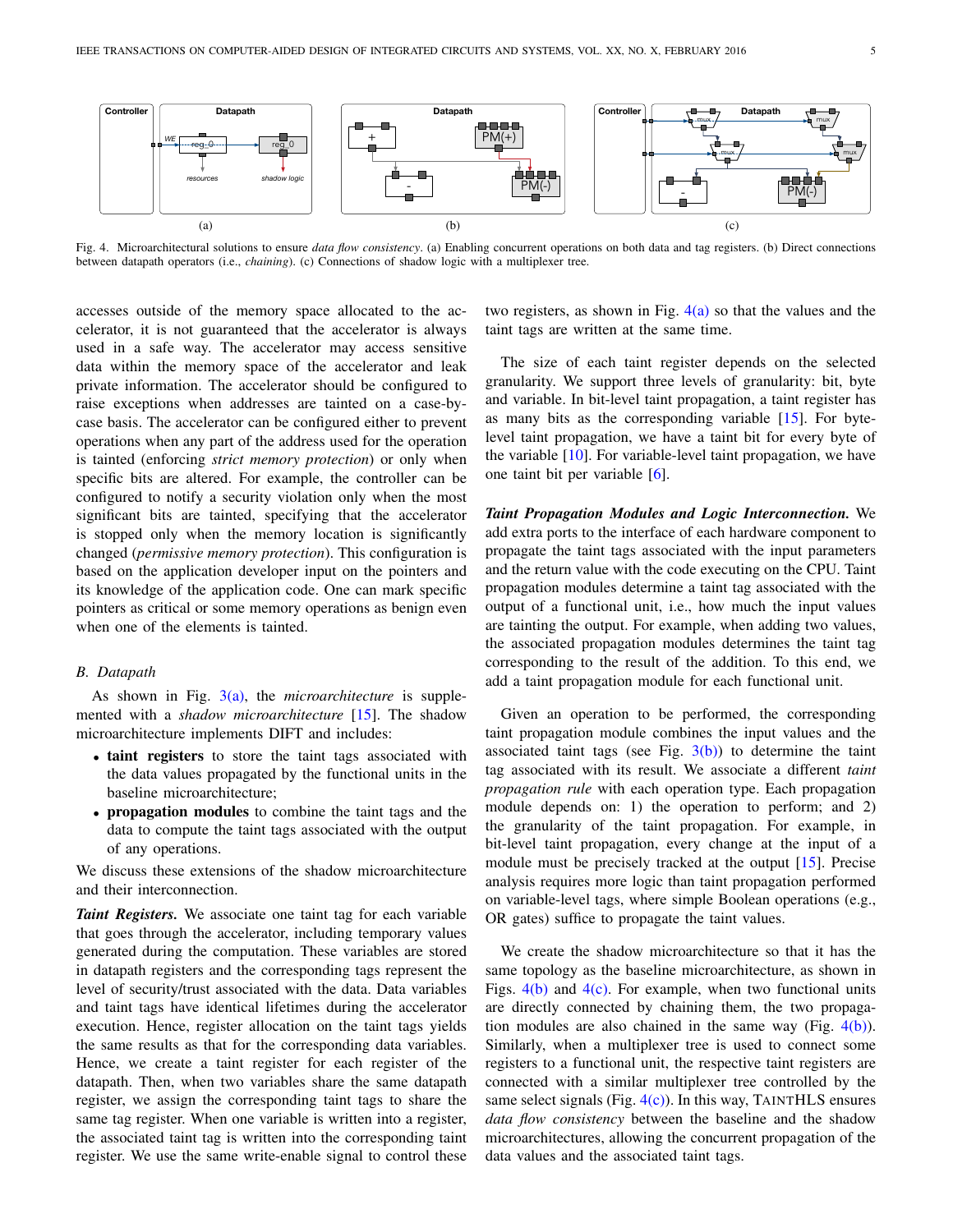

<span id="page-5-2"></span>Fig. 5. Operations on taint memories are performed in parallel to the ones on the data by the additional bus carrying the taint tags.

# <span id="page-5-1"></span>*C. Memory Elements*

Hardware accelerators store part of the data locally in heterogeneous and distributed memories (*scratchpad memories* [\[21\]](#page-9-20), [\[22\]](#page-9-21) or *private local memories* [\[18\]](#page-9-17)), while the rest of the data is stored in DRAM and accessed via a memory interface [\[12\]](#page-9-11), [\[22\]](#page-9-21), [\[18\]](#page-9-17). Since local memories can be connected in a daisy chain for dynamic address resolution [\[12\]](#page-9-11), tampering with the memory address may result in memory accesses to unauthorized memory locations. So, one must keep track of memory operations with taint tags associated with both the addresses and the data values. TAINTHLS extends the daisy-chain memory architecture as follows:

- Addresses are handled like other variables stored in registers. So, the corresponding taint tag is generated and propagated when needed.
- Each local memory is supplemented with an additional *taint memory* to hold the taint tags. An additional *taint bus* carries the taint tags associated with the data values so that the memory accesses to the data and the tags can be performed using the same memory address. This is shown in Fig. [5,](#page-5-2) where operations on the internal memories are performed with the same latency assumed for execution without DIFT.
- Accesses to the external memory may be constrained by the architecture. When it is not possible to introduce a dedicated taint bus to the external interface, TAINTHLS serializes the memory accesses to data and associated tags.

This shadow memory architecture has no impact on the scheduling of the memory operations. Operations on the external memory require a latency-insensitive protocol so that the computation is resumed when the transfers are complete. As a result, the shadow logic is created with no information about the external architecture and modifications are required only to the top module to serialize the external accesses. This is shown in Fig. [3](#page-3-2)[\(b\)](#page-3-4) as the *Serializer* component. The layout of the memory tags, especially in DRAM, is important to understand how to translate the memory addresses provided to the memory controller. For example, when the data and tags are interleaved, the memory address is shifted by one bit and the less significant bit is used to address the data or the tags. Memory readdressing is performed by simple logic that is connected to the input ports of the memory elements<sup>[1](#page-5-3)</sup>.



<span id="page-5-4"></span>Fig. 6. Overview of TAINTHLS methodology.

#### IV. DESIGN METHODOLOGY

<span id="page-5-0"></span>This section presents the TAINTHLS methodology to automatically generate hardware accelerators with intrinsic DIFT support outlined in Section [III.](#page-3-0) As shown in Fig. [6,](#page-5-4) TAINTHLS uses high-level synthesis (HLS) and receives as input a C specification, along with synthesis constraints (e.g., the clock period) and the target technology (e.g., the description and the timing of the functional units). This information is used to generate the controller, the datapath, the local memories and the memory interface [\[5\]](#page-9-4). To generate the shadow microarchitecture, one must provide a *Taint Library*, containing the description of the taint propagation modules associated with each functional unit (e.g., adder, multiplier, or shifter) In this way, one can evaluate different taint propagation rules and alternative shadow microarchitectures with no changes to the datapath functionality. One can also evaluate the effects on the resources and the critical path. Possible optimizations (e.g., merging functionally equivalent nodes) will be performed during logic synthesis. As output, TAINTHLS produces a Verilog RTL description of the DIFT-enhanced accelerator, along with a testbench for simulation.

Besides the traditional HLS steps (e.g., scheduling, resource binding, and controller synthesis), TAINTHLS includes three additional steps to synthesize DIFT support: generation of the taint values, generation of the taint propagation modules, and interconnection of the shadow microarchitecture components.

#### *A. High-Level Synthesis*

A traditional HLS flow interfaces with compilers (e.g., GCC or LLVM) to parse the input C code, apply compiler optimizations, and extract the intermediate representation [\[5\]](#page-9-4). Most modern HLS tools exploit the Single Static Assignment (SSA) form, which is composed of simple instructions that can be easily manipulated and translated into hardware [\[23\]](#page-9-22). The SSA form generates a unique identifier for each assignment to the same variable, increasing the number of temporary values but simplifying the subsequent HLS steps. After the assignment of resources and memories (called *allocation*), scheduling is performed to determine the operations to be executed in each clock cycle. Operations scheduled in different clock cycles can potentially reuse the same resources. Temporary values crossing the clock boundary are assigned to registers to be

<span id="page-5-3"></span><sup>&</sup>lt;sup>1</sup>It is also possible to use a dedicated memory space for the tags, eventually with specific optimizations to reduce the memory footprint.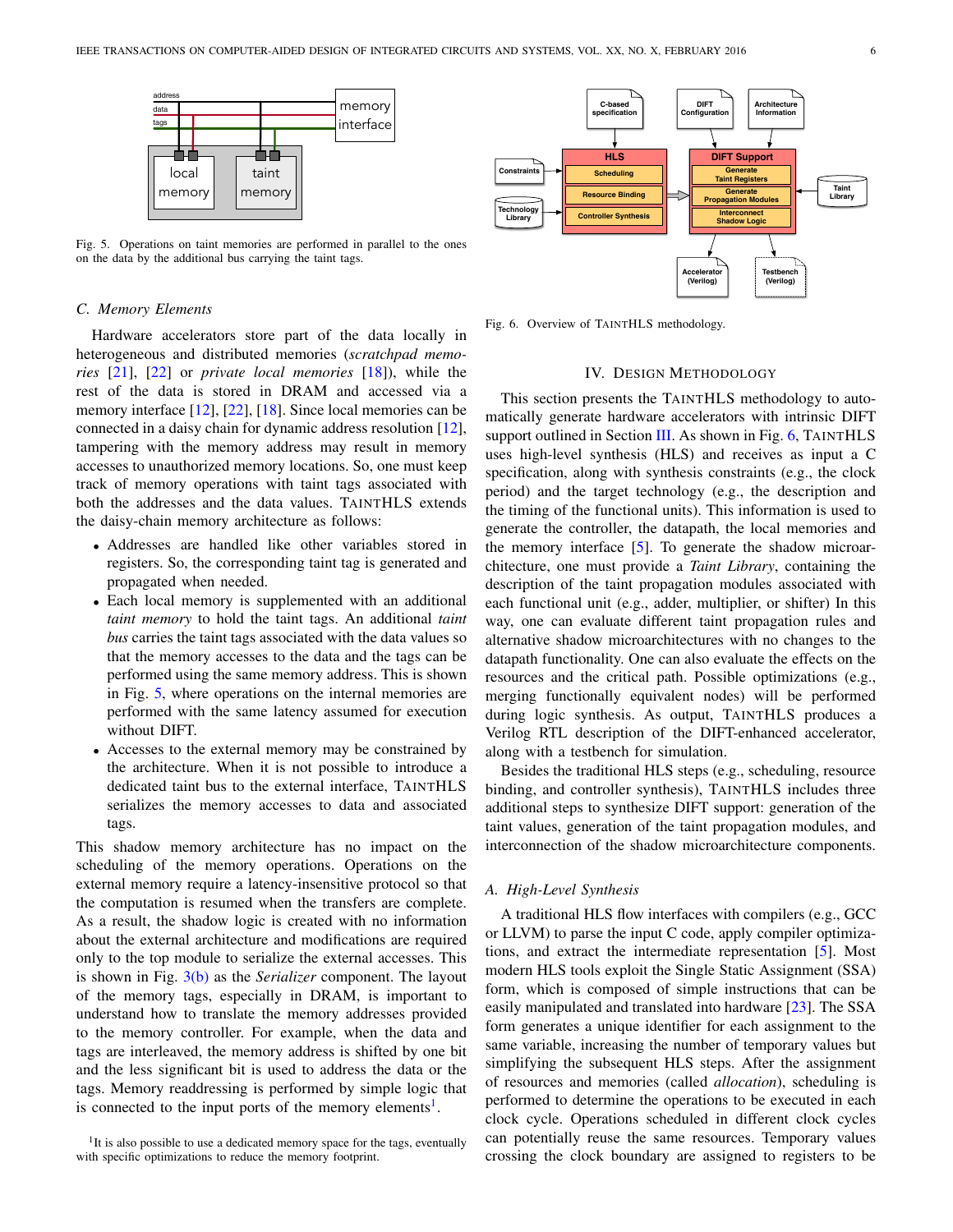stored. Different algorithms can be used to solve the *module binding* and *register binding* problems. For example, liveness analysis followed by register coloring guarantees the minimum number of registers with no conflicts [\[24\]](#page-9-23). The penultimate step in the accelerator creation is the *interconnection binding*, where the different resources (e.g., functional units and registers) are interconnected with multiplexers. Finally, the controller is generated (*controller synthesis*), where the control flow of the accelerator is implemented with an FSM. The FSM generates, for each clock cycle, the proper signals that control the datapath resources and drive the data values based on the operations to be executed and the datapath microarchitecture. The synthesis of each accelerator is performed hierarchically, starting from the innermost C functions. In this way, when generating a module, all submodules have been already generated and they can be interconnected as any other datapath resource.

# *B. Generation of Taint Values*

In the first step, we generate all components that are necessary to store the taint tags (either taint registers or taint memories). As discussed in Section [III,](#page-3-0) we associate a taint register with each datapath register, whose bitwidth depends on the chosen granularity. This information is specified in the *DIFT Configuration* file. We then generate an additional tag for each input parameter (to be specified with additional memory-mapped write operations on the input interface) and one for the return value, if any (to be specified with one additional memory-mapped read operation). These operations are performed only once when the accelerator is configured (for the input parameters) or during the interrupt routine (for the return value). The performance overhead is thus negligible compared to the execution time of the accelerator. In addition, such registers are initialized to 1 after resetting the circuit in order to identify the values as *tainted* by default. In this way, any misuse of the accelerator will assume that the provided data cannot be trusted.

Next, we generate the taint memories that will be used to store the taint tags associated with the data stored in the local SPMs. Given a data structure, which has  $N$  words of  $M$  bits, we use a dual-port embedded memory to store the data [\[12\]](#page-9-11), [\[18\]](#page-9-17). If the HLS scheduling guarantees that there is only one memory operation per clock cycle and the size of the data structure plus the size of the corresponding taint tags can fit into the same embedded memory, we can use the second port to perform the taint-related operation in parallel. Additional logic is generated to convert the memory address on the second port to properly address the taint area. In this way, we can store the data and the corresponding tags in the same embedded memory, reducing the memory occupation. Otherwise, we must instantiate an additional embedded memory for storing the taint tags, where the same address is used to address both memories (see Fig. [5\)](#page-5-2)

# *C. Generation of Propagation Modules*

Based on the results of module binding, we add the modules to propagate the taint tags. First, we select the proper propagation modules based on the functional units, the selected granularity, and the input *Taint Library*. In our *Taint Library*, we support modules designed with any existing techniques, like gate-level information flow tracking [\[15\]](#page-9-14) and precise approaches [\[25\]](#page-9-24). We assume that the modules are available in the library since the definition of the propagation rules and the optimization of the corresponding propagation modules is out of the scope of this work. Our approach can be used to evaluate the trade-off between complexity and precision of such modules [\[26\]](#page-9-25). Different from gate-level tracking that creates shadow microarchitecture for all hardware resources, we exploit additional HLS information to reduce the resource overhead. For example, the accelerator is considered in a *correct* state if it has passed all security checks imposed on the FSM transitions (see Section [III-A\)](#page-3-1). In this case, the operations executed in the clock cycle are legitimate and the corresponding control signals are generated to propagate the data values and the taint tags through the datapath resources and the propagation modules, respectively. So, the interconnection multiplexers do not require to be implemented with DIFT support. So, for each functional unit, we determine the available propagation modules in the taint library (e.g., the ones associated with the same operation) and we select the instance corresponding to the level of granularity selected for the accelerator. Given the finite set of operations that may be generated by the HLS frontend, the definition of the corresponding complete *Taint Library* guarantees that any C function is correctly synthesized with TAINTHLS.

When the complexity of these modules is simpler than the corresponding datapath operators (e.g., in case of variable- and byte-level tracking), the critical path is not affected. In all other cases, the HLS engine can be configured to have a larger slack in each clock cycle after the scheduling to reduce *operation chaining* [\[5\]](#page-9-4). Operation chaining may increase the latency of the circuit, but it guarantees to generate enough margin for the shadow logic. As a result, the shadow microarchitecture can be safely created after all steps for generating the datapath have been completed. This makes the TAINTHLS methodology modular and easy to implement.

#### *D. Interconnections in the Shadow Microarchitecture*

Finally, we interconnect all these components, along with the memory interfaces, to create the shadow microarchitecture. In particular, the propagation modules are connected not only to the taint registers, but also to the functional units and registers providing the actual values of the computation to generate the final description of each hardware module. For system-level integration, we provide the characteristics of the target architecture to determine how to interface the generated accelerator with the system (e.g., if the accelerator is tightly or loosely coupled with the processor). In the architectural configuration, we specify if we can instantiate the additional taint bus to carry the taint tags to the DRAM. If not, we introduce the *Serializer* (see Fig. [3](#page-3-2)[\(b\)\)](#page-3-4) between the memory interface and the bus connection. We provide information on the memory layout to determine where to read/write the memory tags. Such information is provided to the methodology and used to configure and customize the proper components (memory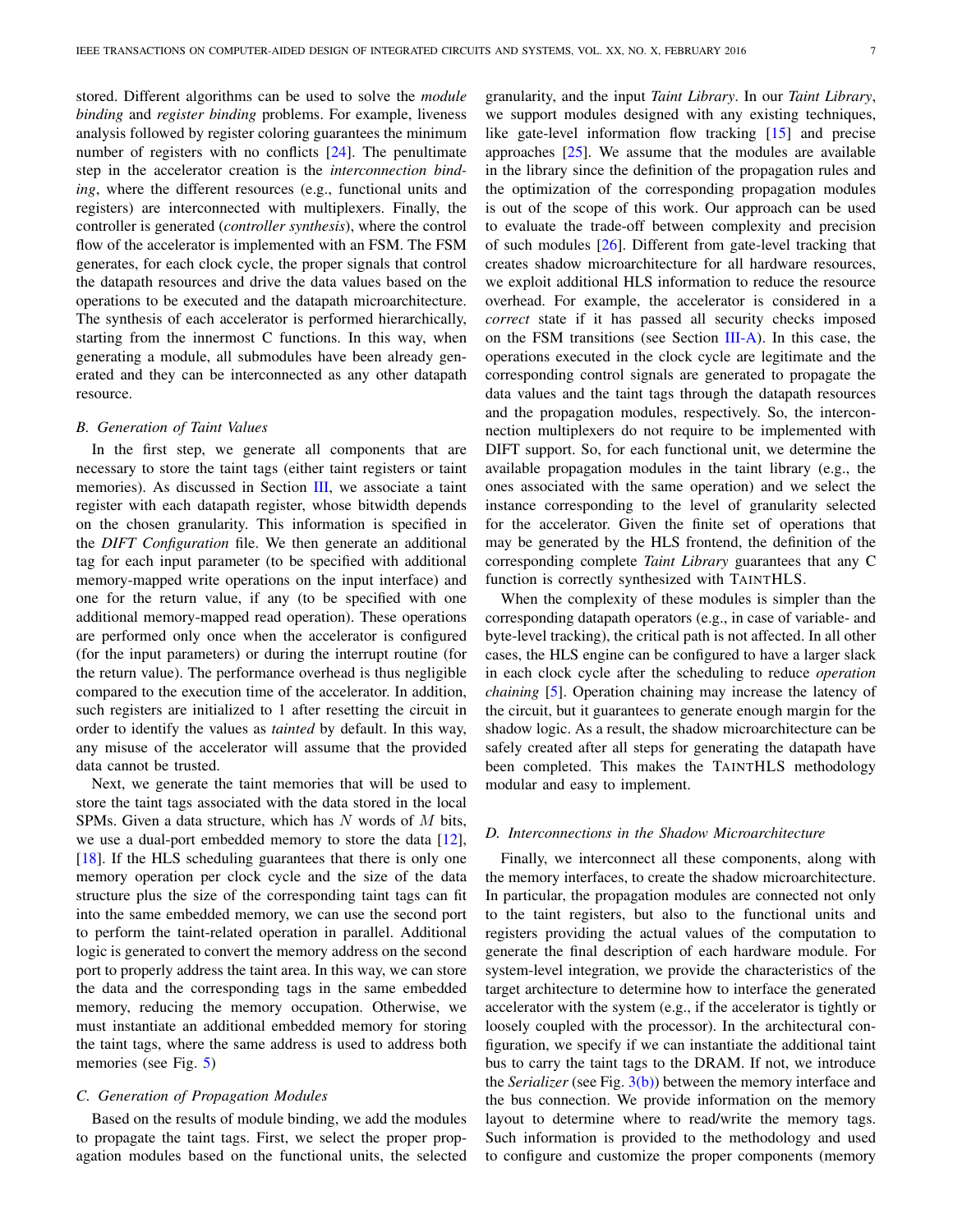<span id="page-7-2"></span>TABLE I CHARACTERISTICS OF THE BENCHMARKS USED TO EVALUATE TAINTHLS. LOC IS THE LINES OF C CODE.

| <b>BENCHMARK</b> | <b>LOC</b> | <b>FUNCTIONS</b> | <b>ARRAYS</b> | EXTERNAL<br><b>MEMORY</b> |
|------------------|------------|------------------|---------------|---------------------------|
| <b>ICRC</b>      | 76         |                  |               |                           |
| AES              | 326        |                  |               |                           |
| <b>BFS</b>       | 221        |                  |               |                           |
| Viterbi          | 146        |                  |               |                           |

interfaces and *Serializer*) as described in Section [III-C.](#page-5-1) Finally, additional registers are added in the top-level interface to store the taint tags for input/output ports.

#### V. EXPERIMENTAL EVALUATION

<span id="page-7-0"></span>This sections evaluates the DIFT-enhanced accelerators generated by TAINTHLS.

## *A. Experimental Setup*

We extended BAMBU ver. 0.9.4 [\[27\]](#page-9-26), a modular and open-source framework for research in high-level synthesis [\[5\]](#page-9-4), [\[11\]](#page-9-10). BAMBU receives as input C-based specifications to be synthesized for FPGA targets, leveraging the GCC compiler to perform many compiler-related optimizations (e.g., loop transformations or alias analysis). We implemented the TAINTHLS methodology presented in Section [IV](#page-5-0) as an additional pass on the top of the HLS results generated by BAMBU. To evaluate the overhead introduced by DIFT support, we targeted a Xilinx Virtex-7 FPGA (xc7vx485t) at the frequency of 100 MHz and local memories implemented with BRAMs. We performed logic synthesis using Xilinx Vivado 2016.3 and RTL simulation with Mentor ModelSim SE 10.3 for area and performance results. We evaluated the hardware resources necessary to implement the shadow microarchitecture (Section [V-B\)](#page-7-1) and the overhead in terms of clock cycles to perform the tag operations (Section [V-C\)](#page-8-0). We validated the DIFT-enhanced accelerators against full-software execution (Section [V-D\)](#page-8-1).

We applied TAINTHLS to generate accelerators for four benchmarks:

- Invariant Cyclic Redundancy Check (ICRC) is a popular error detection code [\[28\]](#page-9-27);
- Advanced Encryption Standard (AES) is an iterated block cipher (encryption algorithm) [\[29\]](#page-9-28);
- Breadth-First Search (BFS) is a queue-based algorithm for graph traversal [\[29\]](#page-9-28);
- Viterbi is a dynamic programming method to compute the most likely hidden Markov chain [\[29\]](#page-9-28).

These kernels are likely implemented as accelerators and used in different applications. The kernels are in C code and their characteristics are reported in Table [I.](#page-7-2) In this table, we include the size of the code, the number of functions, the number of local memories, and the presence of memory interface. Table [II](#page-7-3) reports the the characteristics of the baseline accelerators obtained using BAMBU without DIFT.

<span id="page-7-3"></span>TABLE II IMPLEMENTATION CHARACTERISTICS OF THE *Baseline* ACCELERATORS (XILINX VIRTEX-7 FPGA VX485, 100 MHZ). LUT: LOOK-UP TABLES; FF: FLIP-FLOPS; DSP: DIGITAL SIGNAL PROCESSOR CORES; BRAM: BLOCK RANDOM ACCESS MEMORIES.

| <b>BENCHMARK</b> | <b>LUT</b> | FF    | <b>DSP</b> | <b>BRAM</b> | <b>CLOCK</b><br><b>CYCLES</b> |
|------------------|------------|-------|------------|-------------|-------------------------------|
| <b>ICRC</b>      | 3,459      | 323   | 0          |             | 1,957                         |
| <b>AES</b>       | 10,641     | 4.571 | 0          |             | 2,266                         |
| <b>BFS</b>       | 650        | 570   | 0          |             | 23,265                        |
| Viterbi          | 1,087      | 974   | 2          |             | 1,594,464                     |



<span id="page-7-4"></span>Fig. 7. Look-up table overhead in terms of LUT for DIFT support in accelerators.

#### <span id="page-7-1"></span>*B. Resource Overhead*

We evaluate the overhead of the propagation modules, which have been implemented as *precise modules* [\[25\]](#page-9-24), described in Verilog, and provided as input to BAMBU in the *Taint Library*. We compare the resources for implementing the accelerators without and with DIFT support at different levels of granularity. Fig. [7](#page-7-4) shows the overhead in terms of LUTs when introducing taint propagation in accelerators. As expected, the number of LUTs increases with the granularity of the taint propagation. We need complex rules to achieve the same results obtained when the DIFT is performed in software (see Section [V-D\)](#page-8-1). BFS benchmark has the minimal overhead (up to 15%) since its logic is simple and we need simple modules for the operations of this application. On the contrary, Viterbi benchmark requires up to 31% of additional logic. However, this overhead is small compared to gate-level tracking [\[15\]](#page-9-14). The low overhead is because multiplexers do not require additional select logic and the memory interfaces are minimally affected as they only forward one additional memory operation. Additional flip-flops are used to store the taint tags and their number is proportional to the number of variables and depends on the chosen granularity. In the worst case, for bit-level taint propagation, we simply double the number of flip-flops used by the accelerator. Similarly, BRAMs are doubled in all cases since we do not use any compression on the taint tags. So, TAINTHLS doubles the memory footprint of the accelerator. Similar overhead is obtained for the taint tags stored in the external memory. On one hand, the memory footprint of the entire application doubles. On the other, this simplifies the memory interfaces. DSPs are never affected by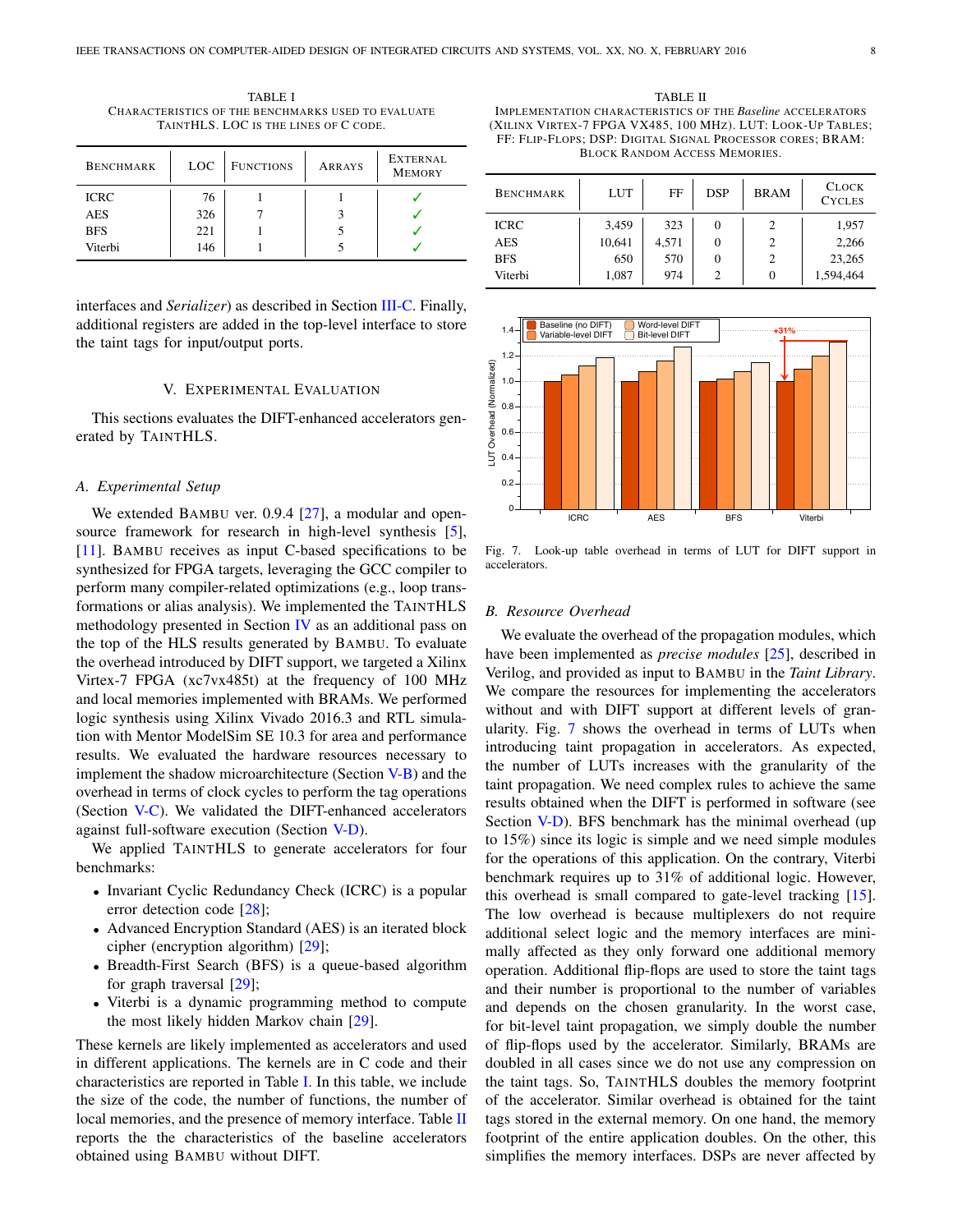DIFT support since the propagation rules are simple and do not require such components.

## VI. RELATED WORK

When increasing the granularity to the bit-level, propagation modules become complex. For complex arithmetic operations (e.g., multiplication and integer division), the delay starts becoming significant (∼30% longer than the critical path of the corresponding functional units). However, none of the shadow microarchitectures violated the clock period of 10 ns, allowing the accelerators to effectively run at 100 MHz.

Even though BAMBU does not fully support ASIC technologies, we performed tests on micro-benchmarks to evaluate the impact for these targets. These micro-benchmarks are simple functions with no memory accesses. We created the baseline and DIFT-enhanced versions of these micro-benchmarks, targeting ASIC (Synopsys 32 nm SAED library at 500 MHz) and FPGA (Xilinx Virtex-7 xc7vx485t) and compared the overheads of the taint logic. In ASIC implementations, the shadow microarchitecture introduces an area overhead that is slightly larger (∼6%) than the one introduced when targeting FPGAs. FPGA synthesis tools jointly optimize the DIFT logic and the functional units better, using a lower number of LUTs.

# <span id="page-8-0"></span>*C. Performance Overhead*

The *Serializer* in Fig. [3](#page-3-2)[\(b\)](#page-3-4) is the only element that can introduce performance overhead. All other taint operations are performed in parallel to the corresponding baseline microarchitecture counterparts. We simulated the accelerators with and without the *Serializer*, exploring the cases with a single shared data bus or with an extra taint bus to the external memory. ICRC benchmark requires 1,957 clock cycles for the baseline case and when taint propagation uses a dedicated bus. In this architecture all memory operations on data and tags are performed in parallel. When the *Serializer* is introduced, every memory operation doubles its latency and the ICRC now takes 2,039 cycles (+4.20%). Since we do not optimize when exchanging the taint tags with the external memory, there is no difference when using different taint granularity. Other benchmarks have a lower overhead (less than 1%). So, one can achieve the same performance results even without the dedicated bus.

# <span id="page-8-1"></span>*D. Validation of DIFT Results*

To verify the correctness of the DIFT logic generated by TAINTHLS, we compared the results of the taint propagation against those for the corresponding software obtained by instrumenting the initial C code using a taint propagation library [\[20\]](#page-9-19). We generated 100 combinations of data and taint values as input and compared the taint tags after the execution of the accelerator (i.e., the returned tag and taint tags in the external memory) with the ones obtained in software. We carried out these experiments for all levels of granularity and, in all cases, the results matched (i.e., the same values for the tags and the same number of false positive/negative executions). Propagation rules were designed to achieve the same results. This demonstrates that TAINTHLS generates DIFT-enhanced accelerators with the same level of security as the corresponding DIFT-enhanced software.

Information flow tracking has been studied for processors to identify malicious uses. It can be performed statically (by analyzing the code) or dynamically (by tracking the data during the execution). Static methods allow for a thorough analysis of the application, but the set of problems that can be identified is limited [\[30\]](#page-9-29). Dynamic tracking allows detection and prevention, but may incur large overheads [\[7\]](#page-9-6). DIFT solutions can be implemented by modifying the software [\[6\]](#page-9-5),  $[20]$  or the underlying hardware  $[10]$ ,  $[15]$ . libdft is a software library that can be used with unmodified binaries to perform information tracking [\[20\]](#page-9-19). TaintDroid is a modified virtualization environment to perform information flow tracking in Android-based applications [\[6\]](#page-9-5). A dedicated DIFT coprocessor that operates on 4-bit tags on the execution trace of the processor is presented in [\[10\]](#page-9-9). This solution is general and partially executes in parallel to the processor, but it is not efficient for fixed-function components. Gatelevel information flow tracking (GLIFT) has been reported in [\[15\]](#page-9-14). Processors built on the top of these GLIFT-enabled gates can track information. However, this solution does not apply to already-fabricated processors. GLIFT methods have been extended to trade off precision and cost. However, the overhead of GLIFT may be large since no information on the specialized microarchitecture is included in the DIFT logic generation [\[25\]](#page-9-24), [\[26\]](#page-9-25).

None of these solutions support tracking information in heterogeneous architectures. WHISK discusses the requirements for information flow tracking in heterogeneous architectures [\[14\]](#page-9-13). WHISK is complementary to this paper; it focuses on how the taint tags should be exchanged in the system but does not discuss generation of the shadow logic and taint propagation inside the accelerators. Raksha implements DIFT in the processor pipeline but does not support tightly-coupled accelerators [\[8\]](#page-9-7). DIFT support at the RTL level was proposed in [\[25\]](#page-9-24), but it has not been fully integrated into a high-level design methodology for complex accelerators with memory accesses. However, heterogeneous architectures are popular in high-performance, energy-efficient systems [\[1\]](#page-9-0). They feature a large number of accelerators that are tightly [\[21\]](#page-9-20), [\[31\]](#page-9-30) or loosely [\[3\]](#page-9-2), [\[22\]](#page-9-21) coupled with the processors. TAINTHLS can generate DIFT for both types of accelerators.

HLS is used to generate accelerators [\[5\]](#page-9-4). On one hand, security aspects like information flow tracking have not been considered during accelerator generation. On the other hand, HLS reduces the effort required in designing securityenhanced accelerators [\[32\]](#page-9-31).

## VII. CONCLUDING REMARKS

TAINTHLS is a methodology based on high-level synthesis to automate the design of accelerators with intrinsic support for dynamic information flow tracking. TAINTHLS adopts a modular microarchitecture shadowing the baseline microarchitecture to ensure consistency of the data-flow of the accelerator data and the taint tags. One can configure the tags with distinct rules for propagation through each module. We test the approach using a state-of-the-art HLS tool to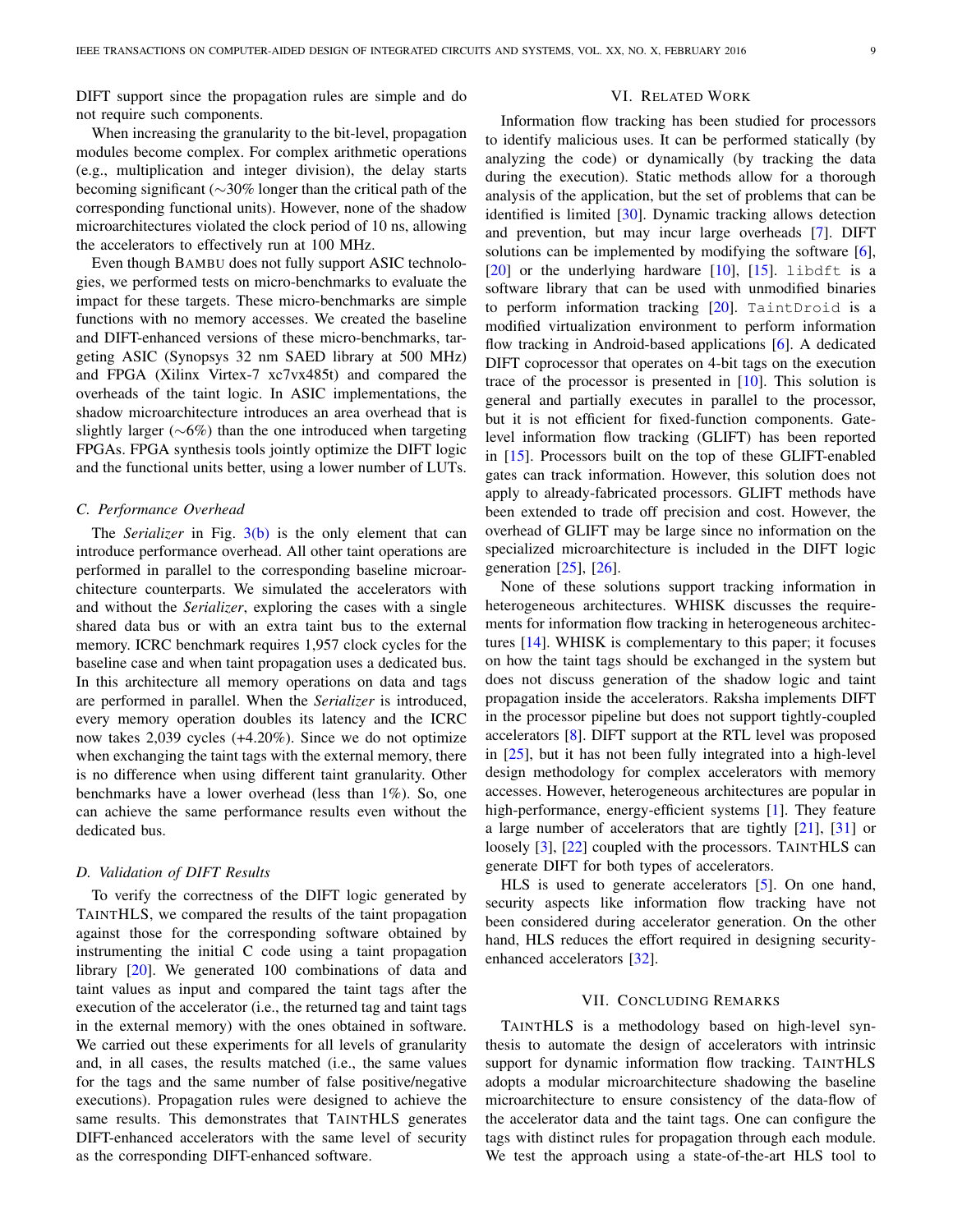confirm that it produces the same results as software-based DIFT. While variable-level taint propagation yields a low resource overhead (less than 10%), bit-level taint propagation requires up to 30% of additional logic to implement more complex propagation rules. Researchers can use the framework to secure heterogeneous SoCs in terms of tag propagation rules, memory architectures, and system-level integration. HLS for security is an important research field and TAINTHLS should be complemented with other HLS-based methods for trustworthy system design.

#### **REFERENCES**

- <span id="page-9-0"></span>[1] H. Esmaeilzadeh, E. Blem, R. St. Amant, K. Sankaralingam, and D. Burger, "Dark silicon and the end of multicore scaling," in *Proceedings of the Annual International Symposium on Computer Architecture (ISCA)*, Jun. 2011, pp. 365–376.
- <span id="page-9-1"></span>[2] J. Cong, M. A. Ghodrat, M. Gill, B. Grigorian, and G. Reinman, "Architecture support for accelerator-rich CMPs," in *Proceedings of the Design Automation Conference (DAC)*, Jun. 2012, pp. 843–849.
- <span id="page-9-2"></span>[3] E. G. Cota, P. Mantovani, G. Di Guglielmo, and L. P. Carloni, "An analysis of accelerator coupling in heterogeneous architectures," in *Proceedings of the Design Automation Conference (DAC)*, Jun. 2015, pp. 202:1–202:6.
- <span id="page-9-3"></span>[4] M. J. Lyons, M. Hempstead, G.-Y. Wei, and D. Brooks, "The Accelerator Store: A shared memory framework for accelerator-based systems," *ACM Transactions on Architecture and Code Optimization*, vol. 8, no. 4, pp. 48:1–48:22, Jan. 2012.
- <span id="page-9-4"></span>[5] R. Nane, V.-M. Sima, C. Pilato, J. Choi, B. Fort, A. Canis, Y. T. Chen, H. Hsiao, S. Brown, F. Ferrandi, J. Anderson, and K. Bertels, "A survey and evaluation of FPGA High-Level Synthesis tools," *IEEE Transactions on Computer-Aided Design of Integrated Circuits and Systems*, vol. 35, no. 10, pp. 1591–1604, Oct. 2016.
- <span id="page-9-5"></span>[6] W. Enck, P. Gilbert, B.-G. Chun, L. P. Cox, J. Jung, P. McDaniel, and A. N. Sheth, "TaintDroid: An information-flow tracking system for realtime privacy monitoring on smartphones," in *Proceedings of the Conference on Operating Systems Design and Implementation (OSDI)*, Oct. 2010, pp. 393–407.
- <span id="page-9-6"></span>[7] G. E. Suh, J. W. Lee, D. Zhang, and S. Devadas, "Secure program execution via dynamic information flow tracking," in *Proceedings of the international conference on Architectural Support for Programming Languages and Operating Systems (ASPLOS)*, Oct. 2004, pp. 85–96.
- <span id="page-9-7"></span>[8] M. Dalton, H. Kannan, and C. Kozyrakis, "Raksha: A flexible information flow architecture for software security," in *Proceedings of the Annual International Symposium on Computer Architecture (ISCA)*, Jun. 2007, pp. 482–493.
- <span id="page-9-8"></span>[9] D. E. Denning and P. J. Denning, "Certification of programs for secure information flow," *Communications of the ACM*, vol. 20, no. 7, pp. 504– 513, Jul. 1977.
- <span id="page-9-9"></span>[10] H. Kannan, M. Dalton, and C. Kozyrakis, "Decoupling dynamic information flow tracking with a dedicated coprocessor," in *Proceedings of the International Conference on Dependable Systems & Networks (DSN)*, Jun. 2009, pp. 105–114.
- <span id="page-9-10"></span>[11] C. Pilato and F. Ferrandi, "Bambu: A modular framework for the high level synthesis of memory-intensive applications," in *Proceedings of the International Conference on Field Programmable Logic and Applications (FPL)*, Sep. 2013, pp. 1–4.
- <span id="page-9-11"></span>[12] C. Pilato, F. Ferrandi, and D. Sciuto, "A design methodology to implement memory accesses in high-level synthesis," in *Proceedings of the International Conference on Hardware/Software Codesign and System Synthesis (CODES+ISSS)*, Oct. 2011, pp. 49–58.
- <span id="page-9-12"></span>[13] M. Minutoli, V. G. Castellana, A. Tumeo, M. Lattuada, and F. Ferrandi, "Enabling the high level synthesis of data analytics accelerators," in *Proceedings of the International Conference on Hardware/Software Codesign and System Synthesis (CODES+ISSS)*, Oct. 2016, pp. 1–15.
- <span id="page-9-13"></span>[14] J. Porquet and S. Sethumadhavan, "WHISK: An uncore architecture for dynamic information flow tracking in heterogeneous embedded SoCs," in *Proceedings of the International Conference on Hardware/Software Codesign and System Synthesis (CODES+ISSS)*, Sep. 2013, pp. 1–9.
- <span id="page-9-14"></span>[15] W. Hu, J. Oberg, A. Irturk, M. Tiwari, T. Sherwood, D. Mu, and R. Kastner, "Theoretical fundamentals of gate level information flow tracking," *IEEE Transactions on Computer-Aided Design of Integrated Circuits and Systems*, vol. 30, no. 8, pp. 1128–1140, Aug. 2011.
- <span id="page-9-15"></span>[16] M. Horowitz, "Computing's energy problem (and what we can do about it)," in *ISSCC Digest of Technical Papers*, Feb. 2014, pp. 10–14.
- <span id="page-9-16"></span>[17] J. Zhu and D. D. Gajski, "A unified formal model of ISA and FSMD," in *Proceedings of the International Workshop on Hardware/Software Codesign (CODES)*, Mar. 1999, pp. 121–125.
- <span id="page-9-17"></span>[18] C. Pilato, P. Mantovani, G. D. Guglielmo, and L. P. Carloni, "Systemlevel optimization of accelerator local memory for heterogeneous Systems-on-Chip," *IEEE Transactions on Computer-Aided Design of Integrated Circuits and Systems*, vol. 36, no. 3, pp. 435–448, Mar. 2017.
- <span id="page-9-18"></span>[19] Y. Wang, P. Li, and J. Cong, "Theory and algorithm for generalized memory partitioning in high-level synthesis," in *Proceedings of the International Symposium on Field-Programmable Gate Arrays (FPGA)*, Feb. 2014, pp. 199–208.
- <span id="page-9-19"></span>[20] V. P. Kemerlis *et al.*, "Libdft: Practical dynamic data flow tracking for commodity systems," in *Proceedings of the Conference on Virtual Execution Environments (VEE)*, Mar. 2012, pp. 121–132.
- <span id="page-9-20"></span>[21] F. Conti, A. Marongiu, and L. Benini, "Synthesis-friendly techniques for tightly-coupled integration of hardware accelerators into shared-memory multi-core clusters," in *Proceedings of the International Conference on Hardware/Software Codesign and System Synthesis (CODES+ISSS)*, Sep. 2013, pp. 1–10.
- <span id="page-9-21"></span>[22] J. Cong, M. A. Ghodrat, M. Gill, B. Grigorian, K. Gururaj, and G. Reinman, "Accelerator-rich architectures: Opportunities and progresses," in *Proceedings of the Design Automation Conference (DAC)*, Jun. 2014, pp. 1–6.
- <span id="page-9-22"></span>[23] D. Novillo, "Design and implementation of Tree SSA," in *GCC Developers' Summit*, 2004, pp. 119–130.
- <span id="page-9-23"></span>[24] L. Stok, "Data path synthesis," *Integration, the VLSI Journal*, vol. 18, no. 1, pp. 1–71, Dec. 1994.
- <span id="page-9-24"></span>[25] A. Ardeshiricham, W. Hu, J. Marxen, and R. Kastner, "Register transfer level information flow tracking for provably secure hardware design," in *Proceedings of the Design, Automation & Test in Europe Conference (DATE)*, Mar. 2017, pp. 1691–1696.
- <span id="page-9-25"></span>[26] A. Becker, W. Hu, Y. Tai, P. Brisk, R. Kastner, and P. Ienne, "Arbitrary precision and complexity tradeoffs for gate-level information flow tracking," in *Proceedings of the Design Automation Conference (DAC)*, Jun. 2017, pp. 1–6.
- <span id="page-9-26"></span>[27] Politecnico di Milano, "Bambu 0.9.4," Available at [http://panda.dei.](http://panda.dei.polimi.it) [polimi.it,](http://panda.dei.polimi.it) 2016.
- <span id="page-9-27"></span>[28] J. Scott, L. H. Lee, J. Arends, and B. Moyer, "Designing the lowpower MCORE architecture," in *Proceedings of the Power Driven Microarchitecture Workshop*, Jul. 1998, pp. 145–150.
- <span id="page-9-28"></span>[29] B. Reagen, R. Adolf, Y. S. Shao, G. Y. Wei, and D. Brooks, "MachSuite: Benchmarks for accelerator design and customized architectures," in *Proceedings on the International Symposium on Workload Characterization (IISWC)*, Oct. 2014, pp. 110–119.
- <span id="page-9-29"></span>[30] Y. Liu and A. Milanova, "Static information flow analysis with handling of implicit flows and a study on effects of implicit flows vs explicit flows," in *Proceedings of the European Conference on Software Maintenance and Reengineering (CSMR)*, Mar. 2010, pp. 146–155.
- <span id="page-9-30"></span>[31] N. Goulding-Hotta, J. Sampson, Q. Zheng, V. Bhatt, J. Auricchio, S. Swanson, and M. B. Taylor, "GreenDroid: An architecture for the Dark Silicon Age," in *Proceedings of the Asia and South Pacific Design Automation Conference (ASP-DAC)*, Jan. 2012, pp. 100–105.
- <span id="page-9-31"></span>[32] C. Pilato, S. Garg, K. Wu, R. Karri, and F. Regazzoni, "Securing hardware accelerators: a new challenge for High-Level Synthesis," *IEEE Embedded Systems Letters*, pp. 1–4, First online: Nov. 2017.